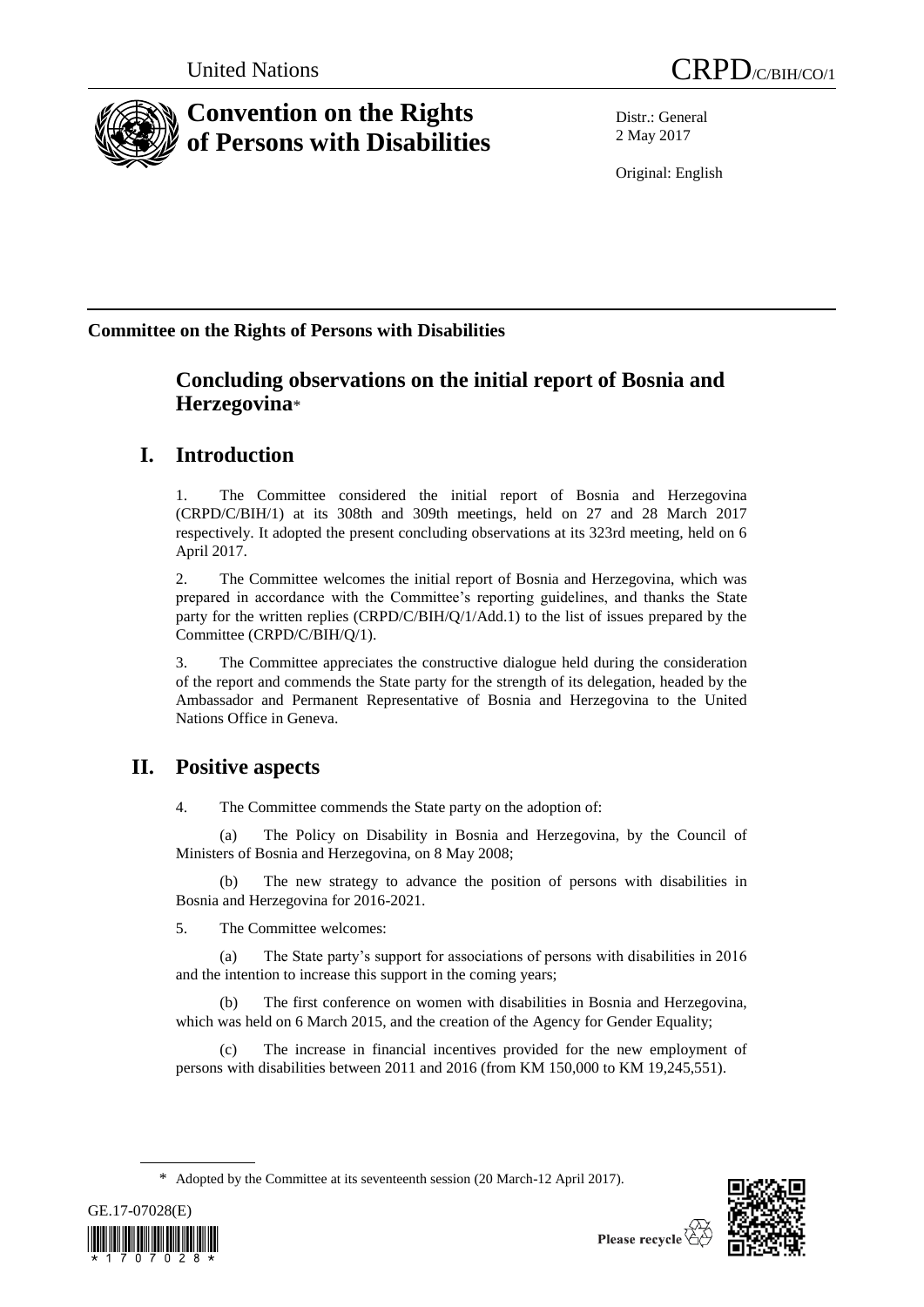# **III. Principal areas of concern and recommendations**

# **A. General principles and obligations (arts. 1-4)**

6. The Committee is concerned about the lack of transparent procedures and legislation regarding the consultations with organizations of persons with disabilities. It is also concerned about the lack of structured financial support and capacity-building for these organizations, particularly at the local level.

7. **The Committee recommends that the State party adopt formal and transparent mechanisms for regular consultations with organizations of persons with disabilities, including those representing women and children with disabilities, persons who are deaf or hard of hearing, and persons with psychosocial and/or intellectual disabilities, in all entities and cantons. The Committee also recommends that the State party provide sufficient and regular financial resources to such organizations**.

8. The Committee is concerned that there is no human rights-based concept of disability across the entities and cantons of the State party that is in line with the Convention. It is also concerned at the lack of efforts to revise the existing legislation and to bring it into full compliance with the Convention, bearing in mind the provisions of article 4 (5) of the Convention.

9. **The Committee recommends that the State party adopt a harmonized human rights-based concept of disability in accordance with the Convention. It also recommends that the State party review its existing and draft laws in regular consultation with organizations of persons with disabilities.**

# **B. Specific rights (arts. 5-30)**

# **Equality and non-discrimination (art. 5)**

10. The Committee is concerned at:

(a) The anti-discrimination legislation not being systematically applied and implemented, and the lack of a clear definition of disability-based discrimination with effective and applicable sanctions in relation to article 2 of the Law on Prohibition of Discrimination in particular;

(b) Different legal entitlements for persons with disabilities whose impairment is not a consequence of the war, in comparison with those for civilian victims of war and for war veterans with disabilities;

(c) The ongoing practice of different assessments of the same disability based on the cause and/or origin of the disability;

(d) The lack of provisions on reasonable accommodation, with sanctions;

The insufficient information on combating multiple and intersecting forms of discrimination and on the usage of notions such as "temporary specific measures" or "special needs" which are not clearly regulated, especially in education and in cases regarding ethnic minorities.

11. **The Committee recommends that the State party:**

(a) **Review its legislation to incorporate a definition of disability-based discrimination that clearly includes all forms of discrimination on grounds of disability, including multiple and intersecting discrimination, and allocate financial resources for its effective implementation;**

(b) **Develop and apply harmonized criteria, assessment procedures and entitlements for assessing the degree of impairment for all persons with disabilities regardless of the cause of the impairment;**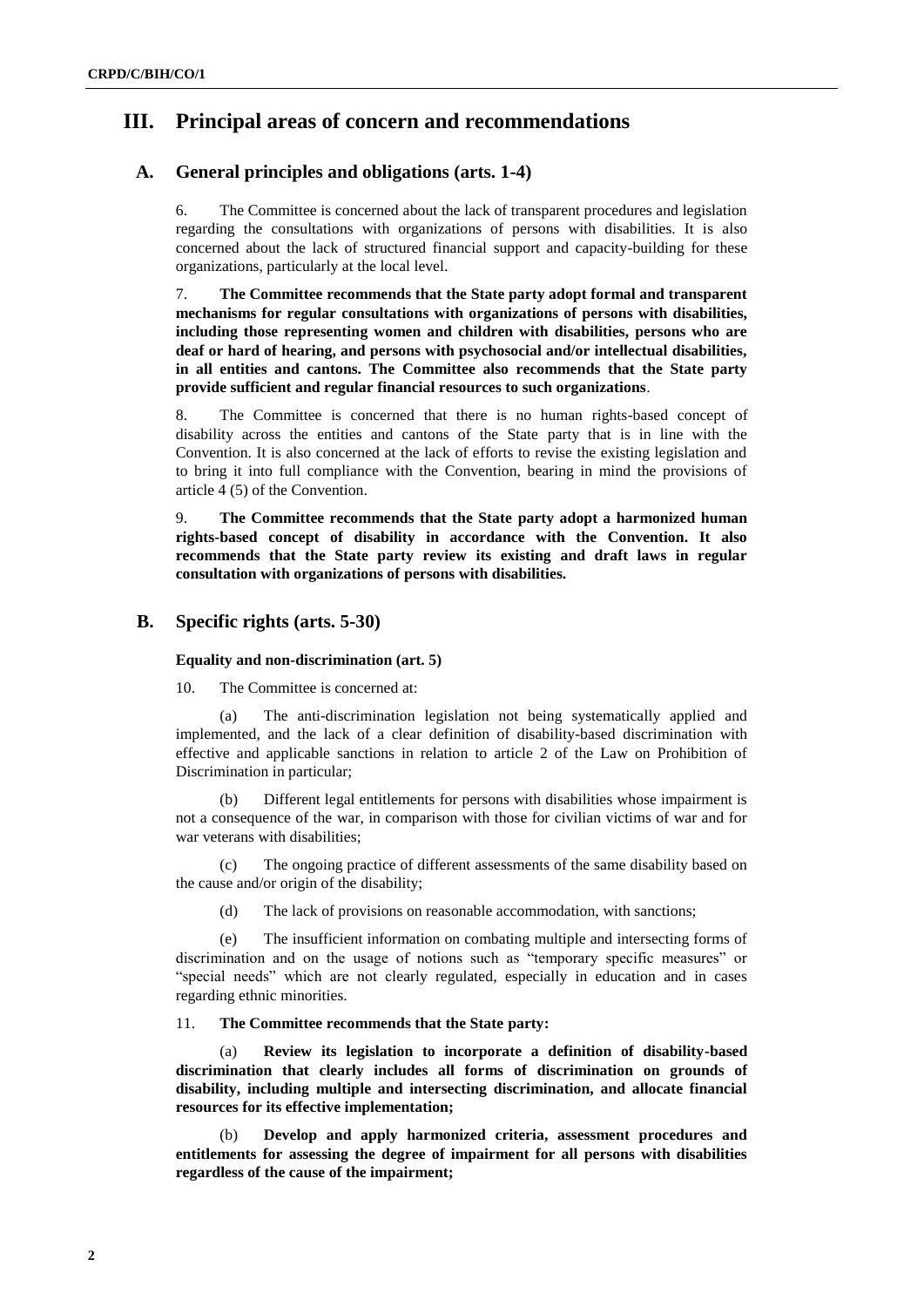(c) **Adopt and apply the concept of reasonable accommodation, with effective sanctions, in order to ensure that denial of reasonable accommodation constitutes discrimination on the ground of disability;**

(d) **Introduce effective and appropriate remedies, as well as progressive sanctions for the public and private sectors.**

#### **Women with disabilities (art. 6)**

12. The Committee is concerned at:

(a) The insufficient information on a comprehensive gender equality policy or strategy in relation to the 2013-2017 Gender Action Plan;

The lack of wide-ranging consultations with and participation by organizations of women with disabilities also at the local level;

(c) The lack of adequate and transparent funding and employment-related measures tailored to the requirements of women with disabilities;

(d) The fact that "there is almost no record of" political participation of women with disabilities.

13. **With reference to its general comment No. 3 (2016) on women and girls with disabilities and in view of targets 5.1, 5.2 and 5.5 of the Sustainable Development Goals, the Committee recommends that the State party:**

Adopt an effective strategy to ensure that laws provide for the full **protection and enjoyment of the rights of women and girls with disabilities, in line with the Convention, and incorporate the disability perspective into all genderequality policies and programmes, including employment-related policies and measures;**

(b) **Take appropriate measures to prevent and combat multiple and intersecting forms of discrimination that women and girls with disabilities face, especially in access to justice, protection against violence and abuse, education, health and employment;**

(c) **Ensure the effective participation of women and girls with disabilities, through their representative organizations, in consultations, political participation and decision-making processes.**

#### **Children with disabilities (art. 7)**

14. The Committee is concerned that corporal punishment of children, especially children with disabilities, is not explicitly prohibited in the family and in alternative care and day-care settings in the State party. It is also concerned that there is no universal and equal access to early childhood recognition and intervention services for children with disabilities.

15. **The Committee recommends that the State party:**

(a) **Explicitly and universally prohibit corporal punishment of children, with particular attention to children with disabilities living in institutions;**

(b) **Provide children with disabilities with sufficient early childhood intervention and development services in cooperation with organizations of parents with children with disabilities at the local level.**

#### **Awareness-raising (art. 8)**

16. The Committee is concerned at the lack of information on the local and the nationwide campaigns, awareness-raising programmes and training programmes for personnel of the public and private media, as well as on whether the text of the Convention has been made available in sign languages.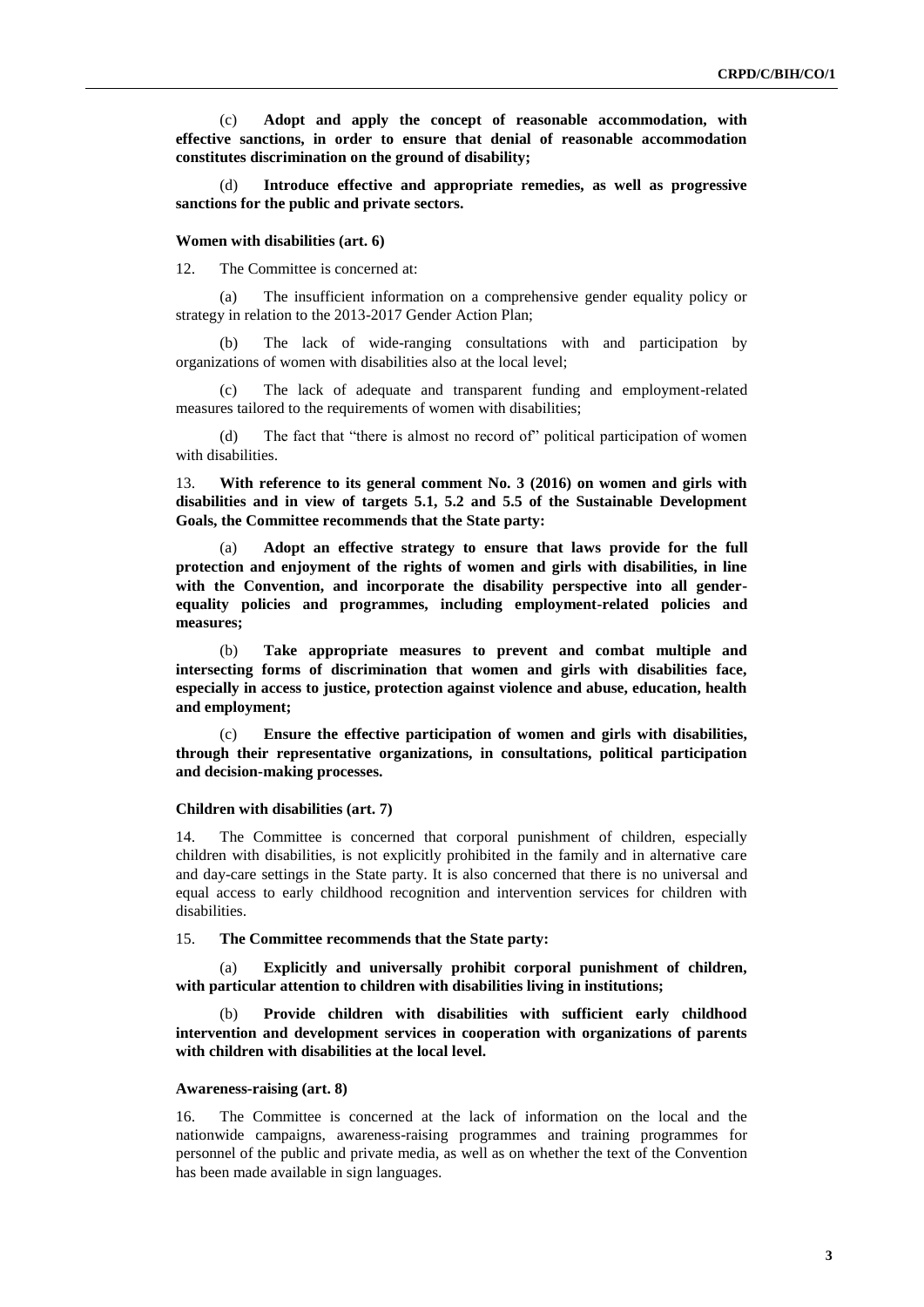17. **The Committee recommends that the State party translate the Convention into sign languages and organize training programmes for the public and private media on how persons with disabilities should be portrayed, in order to eliminate negative stereotypes and prejudices towards them. The Committee also recommends that the State party take effective and regular steps to raise awareness among members of parliament and government officials at the national and local levels on these matters, and update the training curricula of architects on the rights of persons with disabilities.**

## **Accessibility (art. 9)**

18. The Committee is concerned that there is no comprehensive accessibility strategy nor harmonized legislation at all levels with effective sanctions, and that most public buildings and institutions, with special regard to those providing public legal assistance and/or services for persons with disabilities in particular, as well as public transport, are reported as inaccessible. It is also concerned that electronic mass media services are not provided in a format accessible to persons with disabilities.

#### 19. **The Committee recommends that the State party:**

(a) **Adopt a comprehensive accessibility strategy and an action plan with sufficient budget, an efficient monitoring mechanism and benchmarks for the removal of barriers, with enforceable and effective sanctions for non-compliance;** 

(b) **Promote universal design for all buildings, public services and public transport;**

(c) **Provide accessible information and social communication media, with special attention to electronic media, in accordance with the Committee's general comment No. 2 (2014) on accessibility (art. 9 of the Convention);**

(d) **Pay attention to the links between article 9 of the Convention and targets 9, 11.2 and 11.7 of the Sustainable Development Goals.**

### **Situations of risk and humanitarian emergencies (art. 11)**

20. The Committee is concerned about the lack of a comprehensive strategy for protocols to support persons with disabilities in situations of risk and humanitarian emergencies. In line with its general comment No. 2 (2014), it is especially concerned about the lack of equal access to information in appropriate formats.

21. **The Committee recommends that the State party adopt an effective system in accordance with the Sendai Framework for Disaster Risk Reduction 2015-2030 in order to have an accessible (e.g. through hotlines, a text message-warning application, general manuals in sign language and in Braille) and comprehensive emergency strategy and protocols for situations of risk, and that it require all public services to develop plans for the evacuation of persons with disabilities in consultation with representative organizations of persons with disabilities, including at the local level.** 

## **Equal recognition before the law (art. 12)**

22. The Committee is concerned about the current guardianship regime, which contradicts the Convention and the Committee's general comment No. 1 (2014) on equal recognition before the law. It is concerned about the lack of transparent and effective remedies, particularly regarding the current practice of depriving persons with disabilities of their full legal capacity. The Committee is gravely concerned about the denial of the rights to marry and vote.

23. **Recalling its general comment No. 1 (2014) on equal recognition before the law, the Committee recommends that the State party harmonize its legislation with the Convention, replacing substituted decision-making with supported decision-making regimes that respect the person's autonomy, will and preferences and establishing transparent remedies for persons with disabilities whose legal capacity has been removed, throughout the State party.**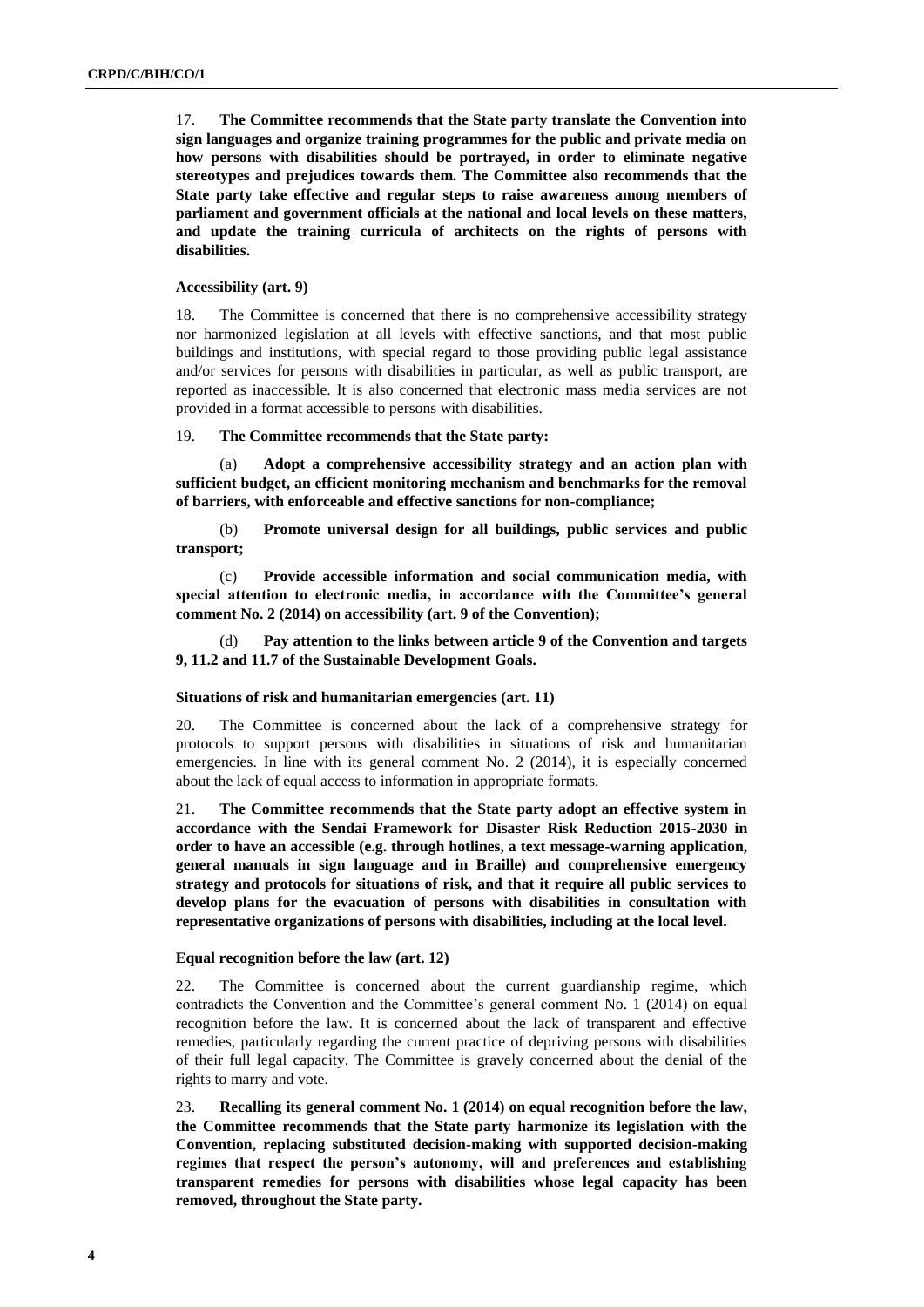#### **Access to justice (art. 13)**

24. The Committee is concerned that there is a lack of information on specific and available measures, as well as transparent protocols to provide procedural and ageappropriate accommodation in judicial proceedings, including the notary-related services.

25. **The Committee recommends that the State party ensure transparent, barrierfree and non-discriminatory access to justice based on the free choice and preference of persons with disabilities. It also recommends that the State party strengthen efforts to provide adequate training on the rights of persons with disabilities to judicial and law enforcement personnel. The Committee further recommends that the State party ensure availability of non-discriminatory access to assistive technologies and ensure registered and qualified sign language interpreters, and the provision of Braille and other alternative formats, in judicial proceedings.**

## **Liberty and security of the person (art. 14)**

26. The Committee is concerned that the current practice permits deprivation of the liberty of persons with disabilities on the basis of impairment and provides for involuntary hospitalization and forced institutionalization of children and adults with intellectual and/or psychosocial disabilities.

27. **The Committee urges the State party to repeal laws permitting deprivation of liberty on the basis of impairment, forced treatment and the use of restraints and coercive measures based on a medical-based model of disability, and to provide effective remedies to persons with disabilities deprived of their liberty on the basis of impairment.**

## **Freedom from torture and cruel, inhuman or degrading treatment or punishment (art. 15)**

28. The Committee is concerned that despite the Ombudsman's recommendations and the establishment of the National Mechanism for Prevention of Torture and other Inhumane or Humiliating Treatment or Punishment of Bosnia and Herzegovina, there is a lack of information about the protocols prohibiting the use of coercive measures, including physical, mechanical and chemical restraints, excessive antipsychotic therapy and the prolonged isolation of adults and children with psychosocial and/or intellectual disabilities. According to the Committee against Torture (see CAT/C/BIH/CO/2-5, para. 8), the State party has not provided a comprehensive, systematic and harmonized approach to handling cases involving victims of torture and civilian war victims.

29. **The Committee recommends that the State party take effective legal and administrative measures to prohibit the practices of involuntary commitment or hospitalization, and forced medical treatment and, in particular, forced psychiatric treatment on the basis of impairment, and that it provide sufficient community-based alternatives. It also recommends that the State party revise the current legislation in relation to survivors of torture and sexual violence, with special attention to providing appropriate compensation and access to effective remedies, and that it consider revising the way in which burden of proof is currently applied.**

### **Freedom from exploitation, violence and abuse (art. 16)**

30. The Committee is concerned about the lack of data on effective measures to prevent violence against persons with disabilities, especially women with disabilities, and violence against children with disabilities, including sexual violence, in all settings, and about the lack of mechanisms for making complaints against perpetrators and legal remedies.

31. **The Committee recommends that the State party revise the monitoring and inspection of social care homes and psychiatric institutions to prevent violence against and abuse of persons with disabilities, and children with disabilities, in particular those still living therein. The Committee also recommends that the State party ensure that persons deprived of liberty have access to independent complaints mechanisms**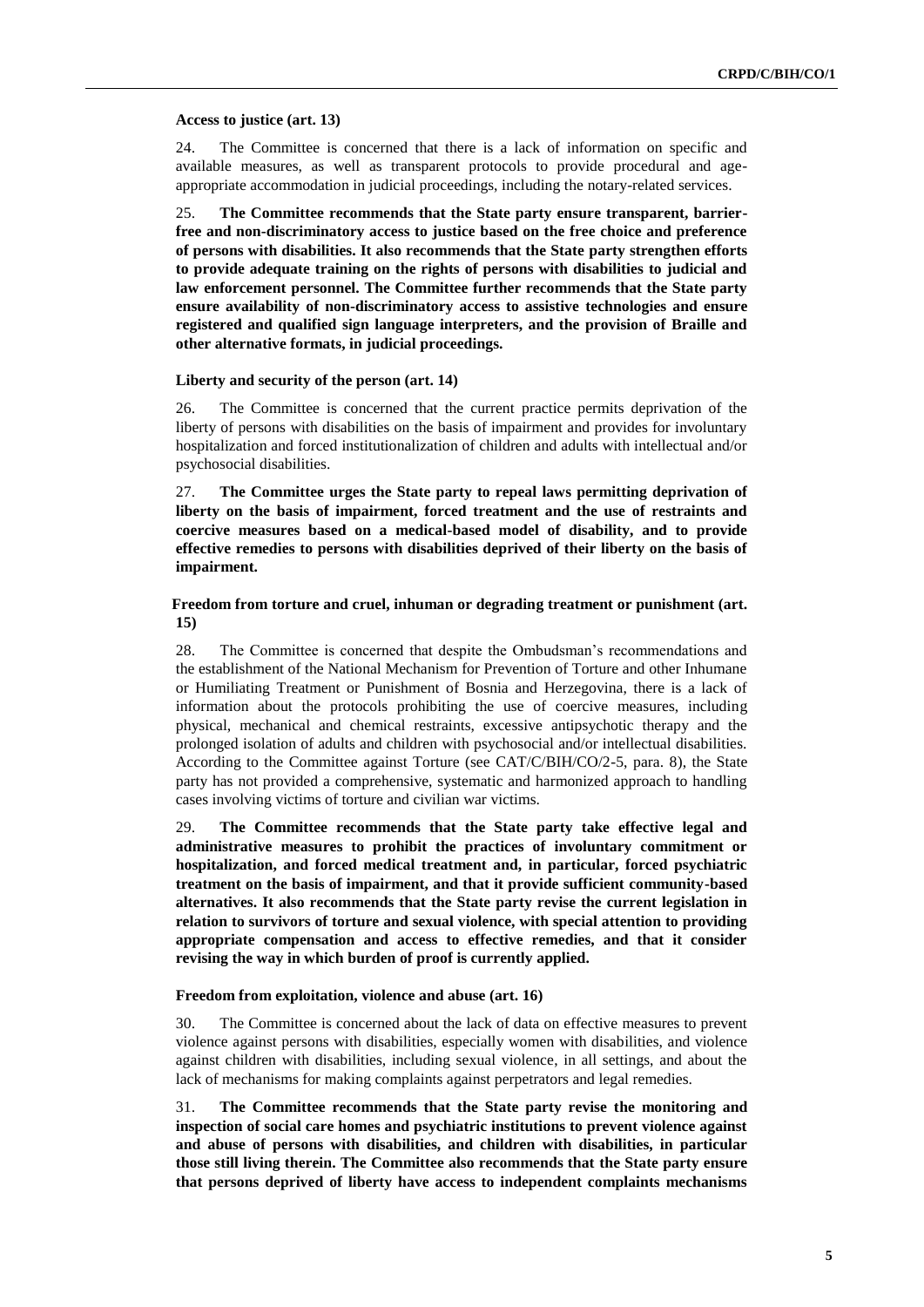**and that it provide appropriate remedies to victims of abuse, such as redress and adequate compensation, including rehabilitation.**

#### **Protecting the integrity of the person (art. 17)**

32. The Committee is concerned that a legal guardian may authorize medical interventions, without the free and informed consent of the person with disabilities.

33. **The Committee urges the State party to adopt effective measures to ensure respect for the right of free, informed and prior consent by persons with disabilities for medical treatment, and to provide efficient support mechanisms for decisionmaking in the State party.**

#### **Living independently and being included in the community (art. 19)**

34. The Committee is concerned that:

(a) Institutional care is still prevalent and there is no comprehensive strategy of deinstitutionalization in the State party;

(b) The number of institutionalized persons with disabilities remains high, and insufficient efforts have been made to provide resources for the development of support services, in particular personal assistance, in local communities for those leaving institutions;

(c) Resources are still invested in renovating or extending institutions, while initiatives of — and opportunities provided for — organizations of persons with disabilities for developing services within the community that enable independent living are not sufficiently supported.

#### 35. **The Committee urges the State party to:**

(a) **Adopt a comprehensive strategy with clear time-bound measures and the allocation of sufficient funds for effective deinstitutionalization;**

(b) **Legally ensure that no further investment will be made in new institutions and that the staff of current institutions will be provided with adequate training on the Convention, and update the current curricula of social worker students accordingly;**

(c) **Facilitate the involvement of organizations of persons with disabilities in the development of independent living strategies and schemes that provide for accessible community-based services, especially at the local level.**

#### **Personal mobility (art. 20)**

36. The Committee is concerned that a transparent and non-discriminatory system for providing assistive devices and aids is lacking.

37. **The Committee recommends that the State party improve transparent access to assistive devices and technologies. It recommends that the State party legislate and take any other appropriate measures to ensure a fund for a transparent system of services to support personal mobility, including universal access to appropriate orthopaedic, typhlotechnical and other assistive devices as well as to appropriate training in how to use them.** 

### **Freedom of expression and opinion, and access to information (art. 21)**

38. The Committee is concerned that there is a lack of data on the existence of a standardized unified Braille code to enhance its usage in education and employment, as well as on available applications of information and communications technology. It is also concerned that there is a lack of information on procedures for deaf persons to request sign language interpretation in public proceedings and in public life events, with the exception of in the justice system and as regards effective access to electronic media.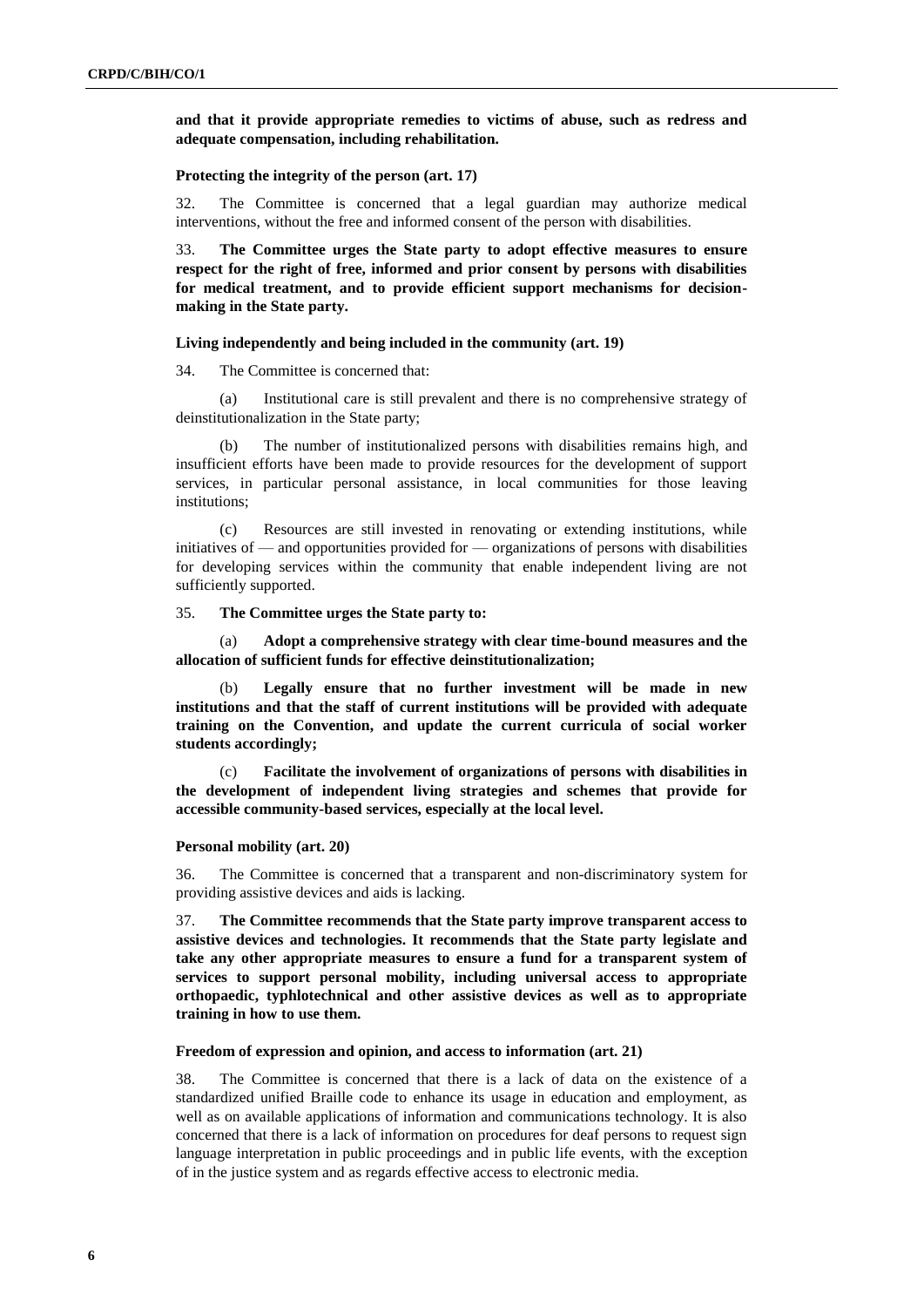39. **The Committee recommends that the State party ensure that public broadcasters and telecoms operators provide information in accessible forms such as Easy Read, closed captioning and subtitling for all persons with disabilities, and that it adopt effective legislation to ensure full recognition of sign language(s) and Braille.**

#### **Respect for the home and the family (art. 23)**

40. The Committee is concerned that women with disabilities, especially those with psychosocial and/or intellectual disabilities, can be separated from their children on the grounds of their disability.

41. **The Committee recommends that the State party provide sufficient resources to support families with children with disabilities so that the family can remain together. This means providing sufficient support to allow children with disabilities to remain in the family, including through the promotion of foster family-related services, and support for parents with disabilities to retain full parental responsibility of their children.**

## **Education (art. 24)**

42. The Committee is concerned that:

(a) There is no comprehensive legislation with an effective strategy on inclusive education, for example that includes preschool services for children with disabilities;

(b) There is a lack of data on measures adopted to provide standardized and regulated transparent protocols relating to individual education plans, as well as on relevant technologies and forms of communication to ensure accessibility for pupils and students with disabilities at all levels of education;

There is a lack of comparable data on funding earmarked for children with disabilities in mainstream education, as well as on affirmative measures to enrol and provide accommodation for students with disabilities;

(d) Only limited accessibility is provided in higher education for students with disabilities.

43. **Recalling its general comment No. 4 (2016) on the right to inclusive education, and Sustainable Development Goal 4, especially its targets 4.5 and 4.8, the Committee recommends that the State party increase its efforts towards inclusive education, and in particular that it:**

Adopt and implement a coherent strategy on inclusive education in the **mainstream educational system;**

(b) **Ensure the accessibility of school environments, in line with the Convention, including through the provision of reasonable accommodation, accessible and adapted materials and inclusive curricula;**

(c) **Allocate effective and sufficient financial, material and adequately trained human resources, that include persons with disabilities;** 

(d) **Incorporate inclusive education training into university curricula for future teachers and training programmes for current teaching staff, with an adequate budget.** 

### **Health (art. 25)**

44. The Committee is concerned about the limited and unequal access to health services for children with disabilities in the State party. It is also concerned about the unequal access to sexual and reproductive health services and the lack of adequate training of health professionals on the rights of persons with disabilities, as well as about the inaccessibility of medical services and health facilities.

**The Committee recommends that the State party take effective and harmonized measures to provide early intervention services to all children with disabilities and**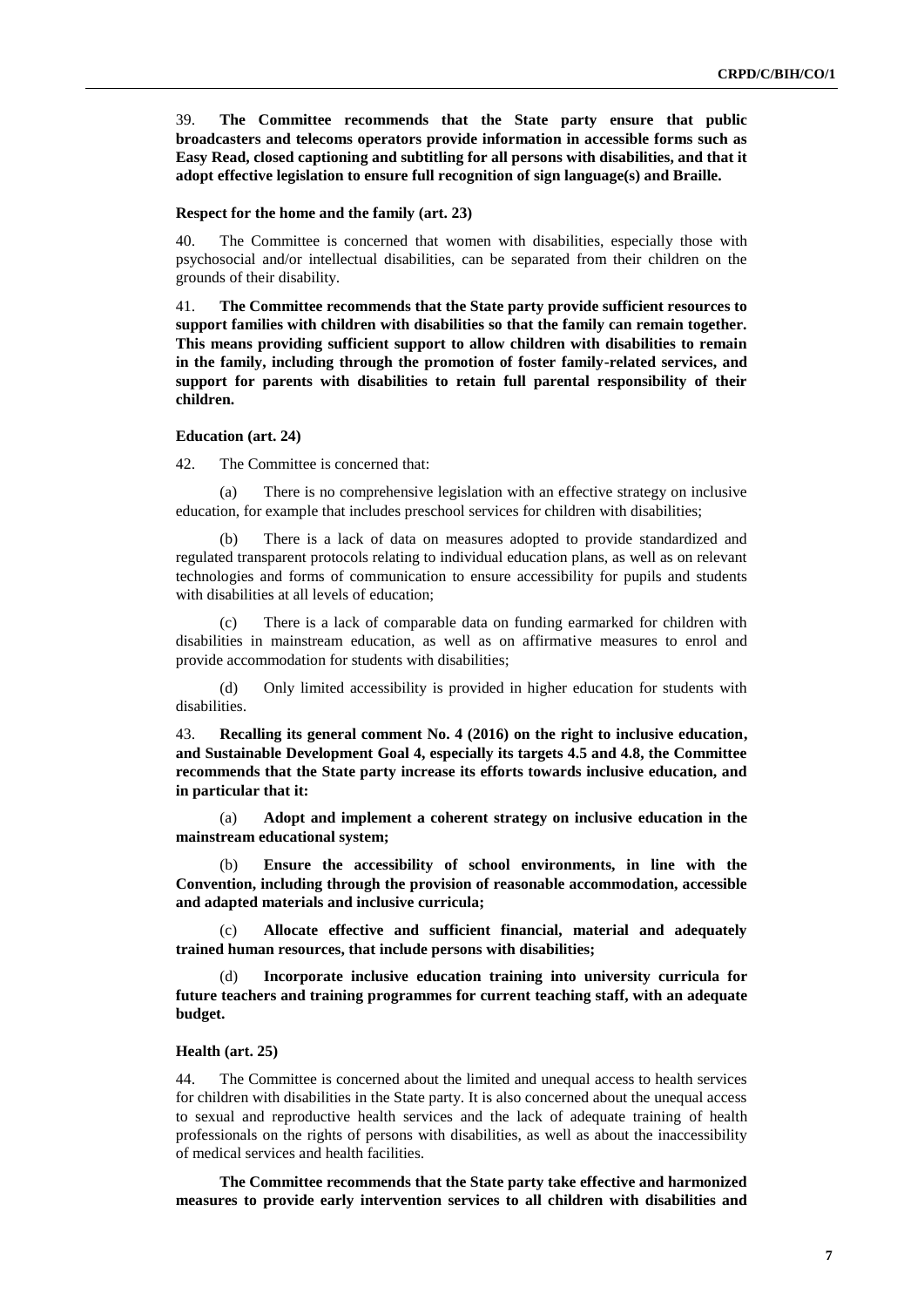**that it ensure adequate training of health professionals on the rights of persons with disabilities. It also recommends that the State party require providers of health services to offer health services to persons with disabilities on an equal basis with others by making the necessary equipment and instruments available and accessible in order for women with disabilities to access services, including reproductive health services, as close to home as possible.**

## **Work and employment (art. 27)**

45. The Committee is concerned about the lack of data on efficient protection of employees with disabilities from dismissal and about the insufficient provision of reasonable accommodation. The Committee is also concerned that there are no data on the situation of persons with disabilities in terms of employment in the public sector.

46. **The Committee recommends that the State party amend its legislation by including the definitions of "reasonable accommodation" and "universal design" in line with the Convention and that it provide guidance and training to the public and private sectors on these concepts in order to make sure that disability cannot constitute an excuse for non-employment if the person with disability in question is qualified for the relevant job and can effectively perform his or her job with reasonable accommodation.**

47. The Committee is concerned about the fact that the number of sheltered workshops has doubled since 2009 and that there is a lack of data on measures to motivate persons with disabilities effectively, including veterans of war with disabilities, and their employers, towards their employment in the open labour market.

48. **The Committee recommends that the State party promote among employers the right of persons with disabilities, including veterans of war with disabilities, to employment on an equal basis with others, and reinforce measures to support the effective transition of all persons with disabilities into formal employment in the open labour market.**

## **Adequate standard of living and social protection (art. 28)**

49. The Committee is concerned that the available financial support ("benefits") provided for persons with disabilities is based on discriminatory criteria.

50. **The Committee recommends that the State party revise the provisions of disability allowances by harmonizing laws and regulations at all levels of government in order to repeal the current discriminatory practice that is based on the cause of impairment, in particular for war-related and non-war-related disabilities, or on the place of residence.** 

## **Participation in political and public life (art. 29)**

51. The Committee is concerned at the exclusion of persons with disabilities from public life, especially women with disabilities, as well as at the lack of legislation on effective and transparent measures for providing accessible voting materials and information.

52. **The Committee recommends that the State party amend the electoral law(s) and the rules of procedure relevant to the Central Election Commission to ensure equality of participation for persons with disabilities in the electoral process, as well as allowing persons deprived of legal capacity to vote, allowing unhindered physical access to voting, putting in place secure mechanisms to ensure the secrecy of the ballot, and ensuring the availability of other electoral materials and information in accessible formats in line with general comment No. 2 (2014) on accessibility.**

## **Participation in cultural life, recreation, leisure and sport (art. 30)**

53. The Committee is concerned that the State party has not yet ratified the Marrakesh Treaty to Facilitate Access to Published Works for Persons Who Are Blind, Visually Impaired, or Otherwise Print Disabled, which allows access to published material to blind persons, persons with visual impairments and persons with print disabilities. The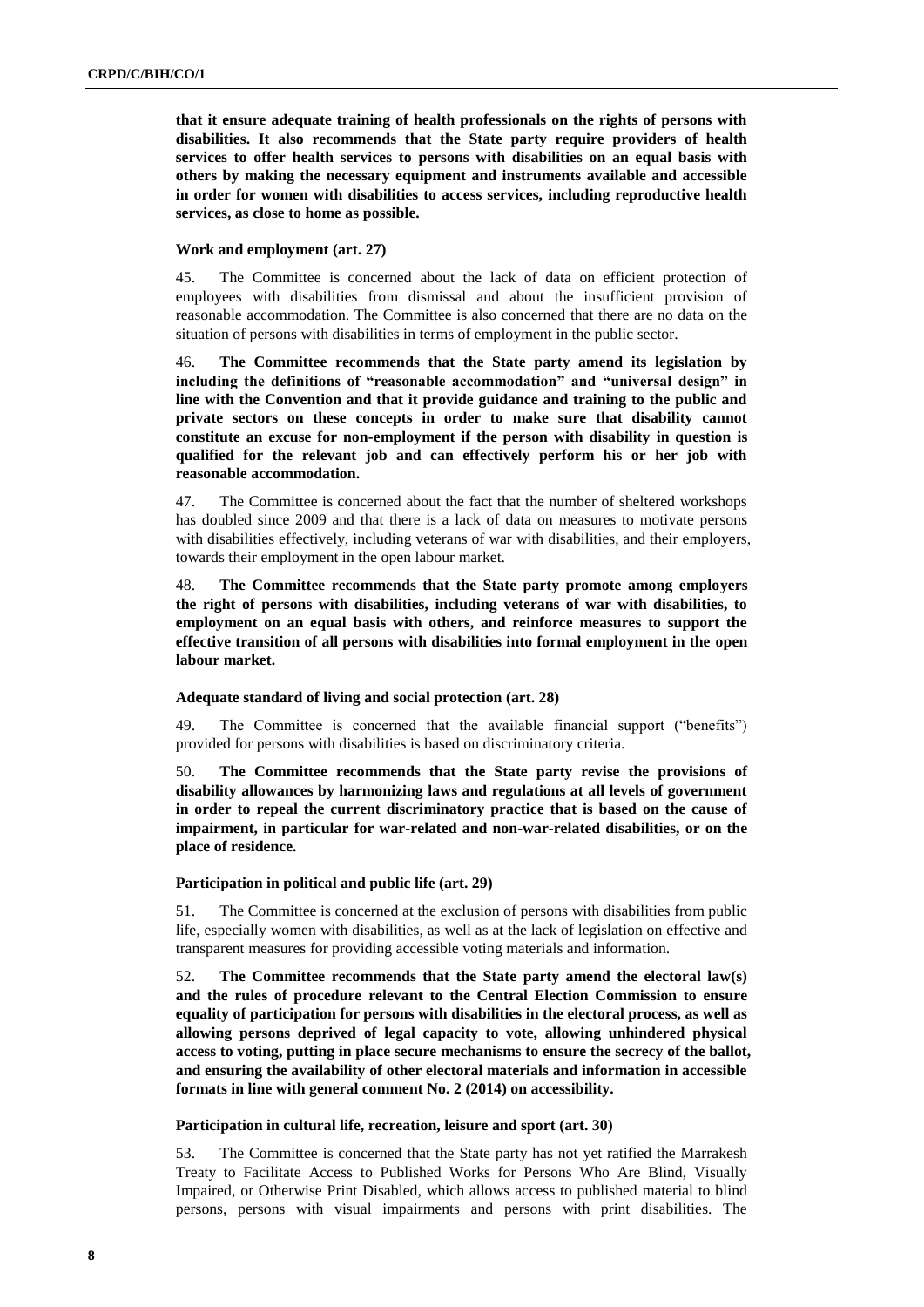Committee is also concerned that despite the fact that there is an adopted strategy for the period 2016-2021 for promoting the accessibility of educational, cultural and sports facilities, no significant progress can be identified so far.

54. **The Committee encourages the State party to adopt all appropriate measures to ratify and implement the Marrakesh Treaty as soon as possible. It also recommends that, in line with paragraph 15 of general comment No. 2 (2014), more attention be paid to educational, cultural and sport facilities in terms of coordination based on the suggested action plan.**

# **C. Specific obligations (arts. 31-33)**

#### **Statistics and data collection (art. 31)**

55. The Committee is concerned that data collection on persons with disabilities in the State party is based on the medical approach and that it is fragmented and lacks effective dissemination. The Committee is also concerned that the State party is not collecting and analysing proper and disaggregated data on the situation of persons with disabilities.

56. **In view of target 17.18 of the Sustainable Development Goals, the Committee recommends that the State party develop systematic data-collection and reporting procedures which are in line with the Convention and that it collect, analyse and disseminate disaggregated data on the characteristics of its population with disabilities, including sex, age, ethnicity, type of impairment, socioeconomic status, employment and place of residence, as well as on the barriers that persons with disabilities face in society. The Committee also recommends that the State party make sure that the use of all derogatory language in reference to persons with disabilities is eliminated.**

#### **National implementation and monitoring (art. 33)**

57. The Committee is concerned that there is no explicitly identified coordination mechanism as outlined in article 33 (1) of the Convention. In addition, the national human rights institution does not act as an independent mechanism as outlined in article 33 (2).

58. **Taking into account the guidelines on independent monitoring frameworks and their participation in the work of the Committee, of 2016, the Committee recommends that the State party nominate focal points on the implementation of the Convention at all levels of government and set up an independent monitoring framework tasked with monitoring the implementation of the Convention.**

#### **Follow-up and dissemination**

59. The Committee requests that the State party provide information, within 12 months of the adoption of the present concluding observations and in accordance with article 35 (2) of the Convention, on the measures taken to implement the Committee's recommendations contained in paragraphs 11 (equality and non-discrimination) and 29 (freedom from torture and cruel, inhuman or degrading treatment or punishment).

60. The Committee requests the State party to implement the recommendations contained in the present concluding observations. It recommends that the State party transmit the concluding observations for consideration and action to members of the Government and parliament, officials in relevant ministries, local authorities and members of relevant professional groups, such as education, medical and legal professionals, as well as to the media, using modern social communication strategies.

61. The Committee strongly encourages the State party to involve civil society organizations, in particular organizations of persons with disabilities, in the preparation of its periodic report.

62. The Committee requests the State party to disseminate the present concluding observations widely, including to non-governmental organizations and representative organizations of persons with disabilities, as well as to persons with disabilities themselves and members of their families, in national and minority languages, including sign language,